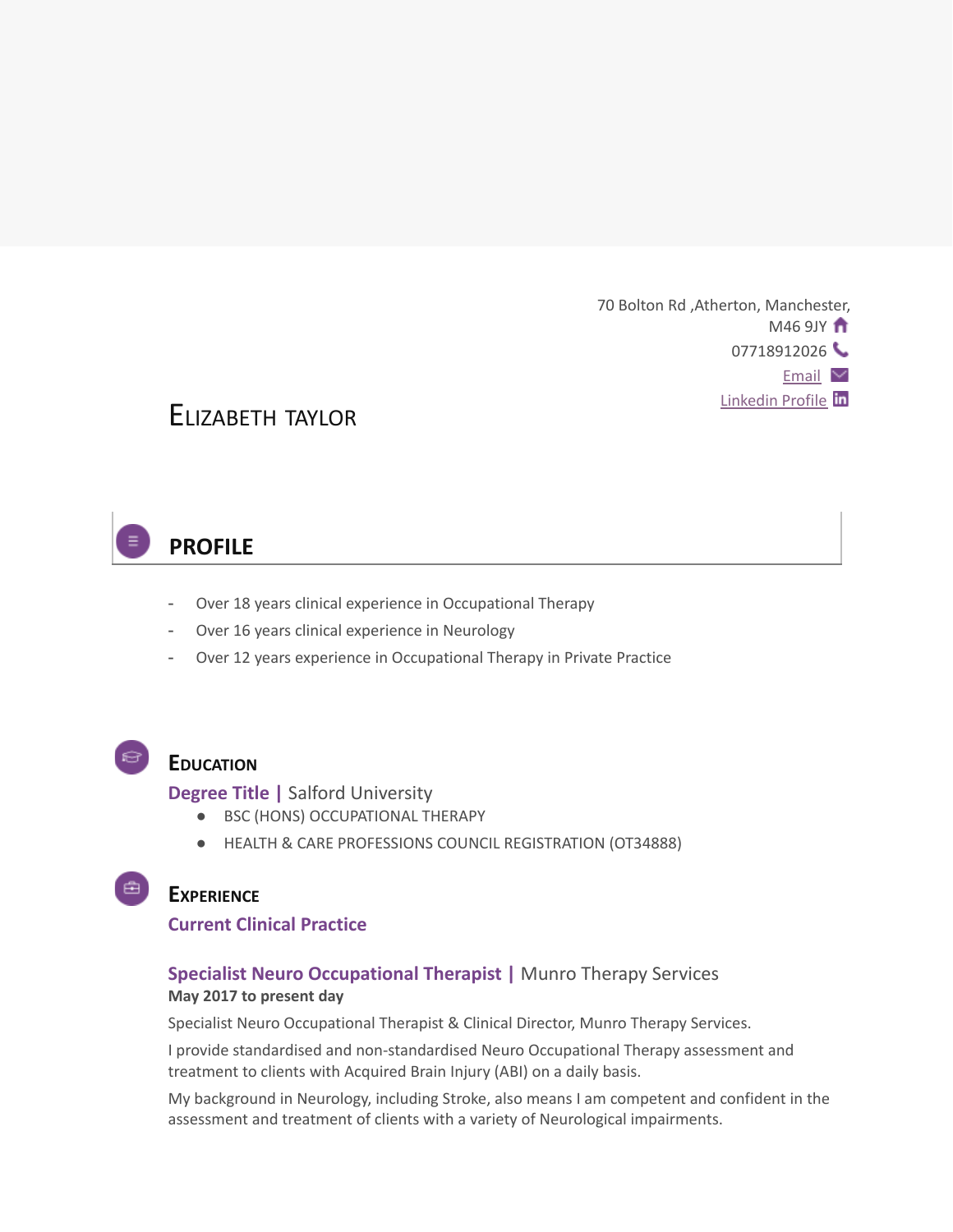Furthermore, I am competent and confident in assessing and treating injuries that Clients often sustain along with their Brain Injury, including but not limited to orthopaedic injuries, amputations and Brachial Plexus injuries.

Due to the complex nature of Brain Injury, I have developed a particular skill set working with clients who have a dual diagnosis of brain injury and mental health condition.

I pride myself on providing evidence based practise, and continually review and update my practices according to legislation and new learning.

I have been assessing clients and providing documentation and reports for Solicitors since 2008. I have no experience as of yet of court appearance.

In my role as Director of the company, I am responsible for supervising a team of Occupational Therapists and Rehabilitation Assistants.

#### **Former Clinical Practice**

| <b>Rehab Without Walls</b>                       | 2008-2010 |                   | Case Manager Acquired Brain Injury |
|--------------------------------------------------|-----------|-------------------|------------------------------------|
| Lancashire NHS Trust,<br>Coppull ABI Team        | 2006-2009 | Band 7            | <b>Acquired Brain Injury</b>       |
| Salford Royal Infirmary 2006<br>Hospital         |           | Band 7<br>(locum) | Neurology                          |
| The Walton Centre for<br>Neurology               | 2006      | Band 7<br>(locum) | Neurology                          |
| Blackburn with Darwen 2006<br>PCT                |           | Band 7<br>(locum) | Neurology                          |
| Stroke Unit, Tameside<br><b>General Hospital</b> | 2006      | Band 7<br>(locum) | Neurology                          |
| Highbank Rehabilitation 2005<br>Centre           |           | Band 6            | Brain Injury                       |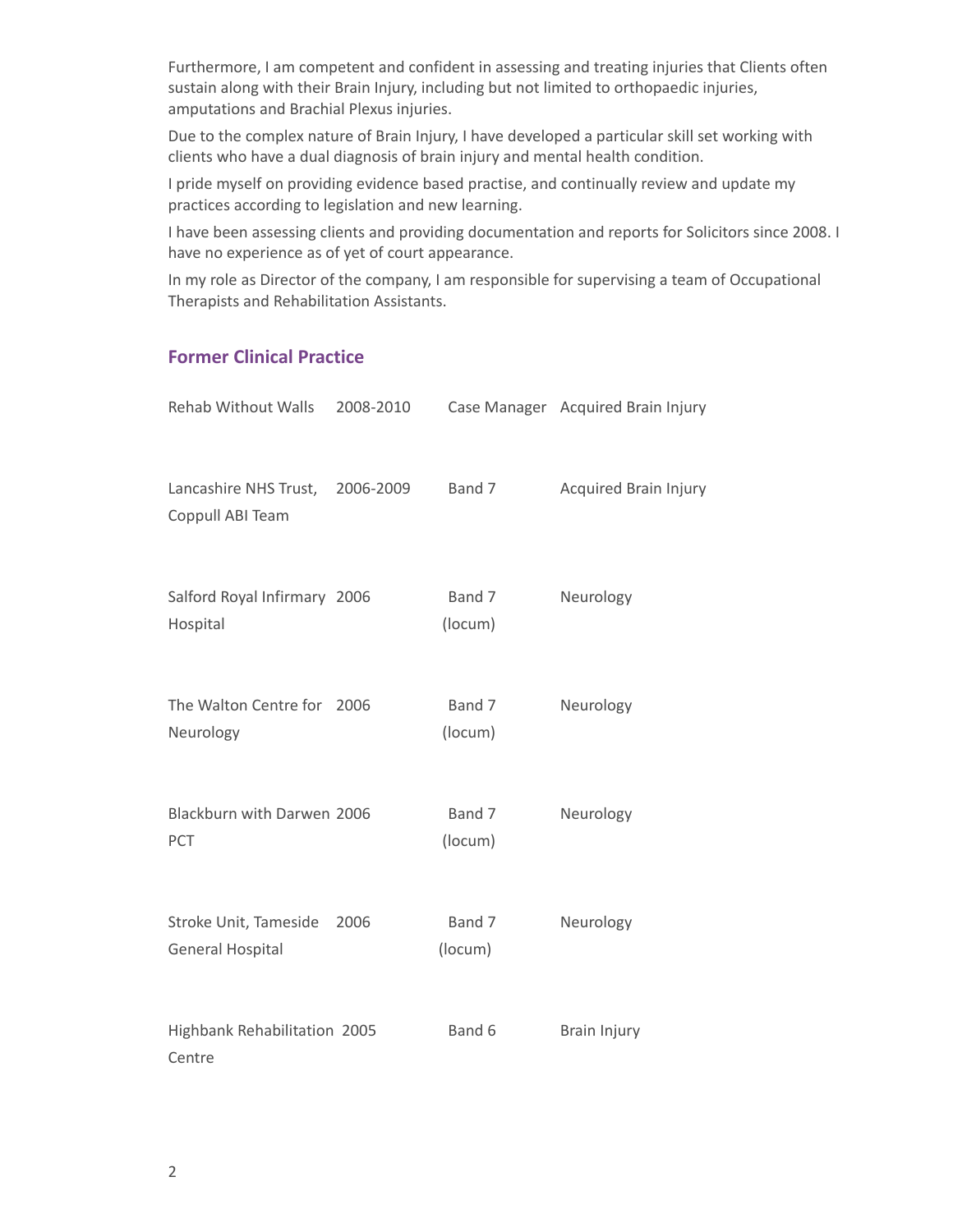| Ashton, Leigh & Wigan 2002-2005 |           | Basic grade         | General/Neurology |
|---------------------------------|-----------|---------------------|-------------------|
| <b>PCT</b>                      |           | rotation then       |                   |
|                                 |           | Band 6 in Neurology |                   |
|                                 |           |                     |                   |
|                                 |           |                     |                   |
| Royal Bolton Hospital           | 2001-2002 | Basic grade         | General           |
|                                 |           | rotation            |                   |
|                                 |           |                     |                   |
|                                 |           |                     |                   |
| Royal Bolton Hospital           | 1999-2001 | OT assistant        | General           |



# **SKILLS**

## **Courses Undertaken**

| - COVID-19 mRNA Vaccine BNT162b2                            | <b>March 2021</b> |
|-------------------------------------------------------------|-------------------|
| - Core Knowledge for COVID-19 Vaccinators                   | <b>March 2021</b> |
| - Basic Life Support                                        | March 2020        |
| - Anaphylaxis awareness & Treatment                         | March 2020        |
| - Bond Solon Excellence in Report Writing, Written Evidence | January 2020      |
| - Communication & Brain Injury                              | <b>July 2017</b>  |
| - Providing Effective Support Following ABI                 | May 2017          |
| - Occupational Therapy and Brain Injury                     | April 2016        |
| - Stages of the Medico Legal Process                        | Jan 2016          |
| - Goal Setting, linking theory and practice                 | Jan 2016          |
| - IM Mock Trial-The Role of The Intermediary                | Sept 2015         |
| - Brain Injury litigation, who pulls the strings?           | Feb 2015          |
| - Team Teach for Brain Injury                               | Jan 2015          |
| - 2nd Skin for Neurologically Impaired patients             | April 2014        |
| - Current Issues in Litigation                              | April 2014        |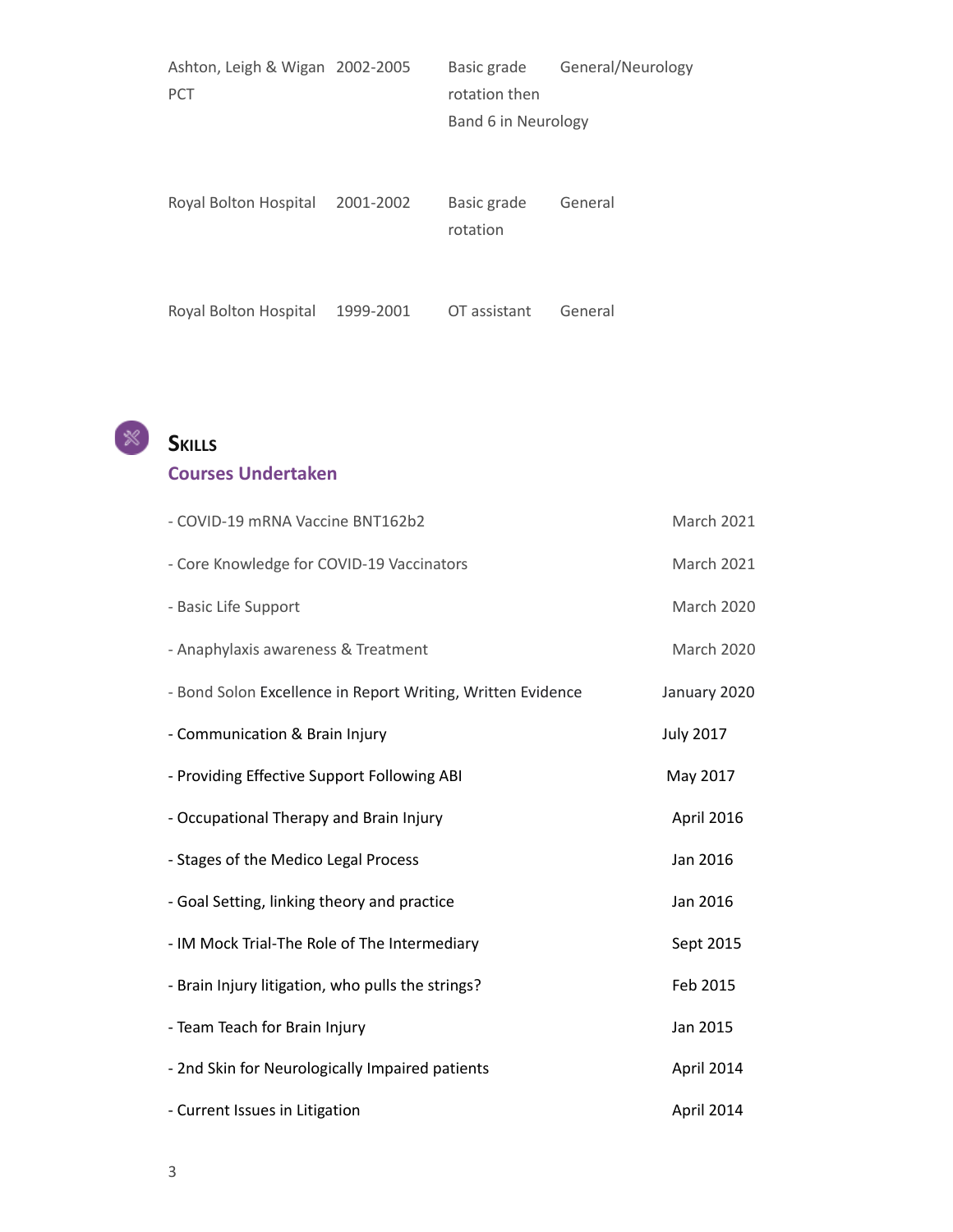| - The Legal Implications of Loughlin & Singh                               | Nov 2013          |
|----------------------------------------------------------------------------|-------------------|
| - Acquired Brain Injury- The Wider Impact                                  | Aug 2013          |
| - Medico-Legal Report Writing                                              | <b>July 2013</b>  |
| - Irwin Mitchell Expert Report Writing                                     | <b>July 2013</b>  |
| - Botox Therapy                                                            | May 2013          |
| - Housing & Accommodation Needs in PI & Medical<br><b>Negligence Cases</b> | April 2013        |
| - Burscough Physiotherapy Practical Neurology                              | Dec 2012          |
| - Dual Diagnosis-Mental Health & Brain Injury                              | Feb 2012          |
| - Memory and Fatigue Post ABI                                              | Sept 2011         |
| - BBTA: The Assessment and Treatment Of                                    |                   |
| Adults with Neurological Conditions (Part B)                               | May 2011          |
| - Benefit Entitlement Post Brain Injury                                    | <b>April 2011</b> |
| - Working Brain After Brain Injury                                         | <b>March 2011</b> |
| - BBTA: The Assessment and Treatment Of                                    |                   |
| Adults with Neurological Conditions (Part A)                               | Nov 2010          |
| - MS as a specialist subject                                               | <b>March 2010</b> |
| - Cognitive Impairment in ABI                                              | <b>June 2009</b>  |
| - Practical Implications of ABI                                            | April 2009        |
| - Headway ABI awareness training                                           | Mar 2009          |
| - Apraxia: An Evidence Based Approach                                      | <b>Jan 2008</b>   |
| - Frontal Lobe Impairment                                                  | Dec 2007          |
| - Neurosciences Centre Study Day                                           | Sept 2007         |
| - BARS scale training                                                      | Sept 2007         |
| - Mental Capacity Act Training                                             | <b>July 2007</b>  |
| - Epilepsy in Brain Injury                                                 | <b>July 2007</b>  |